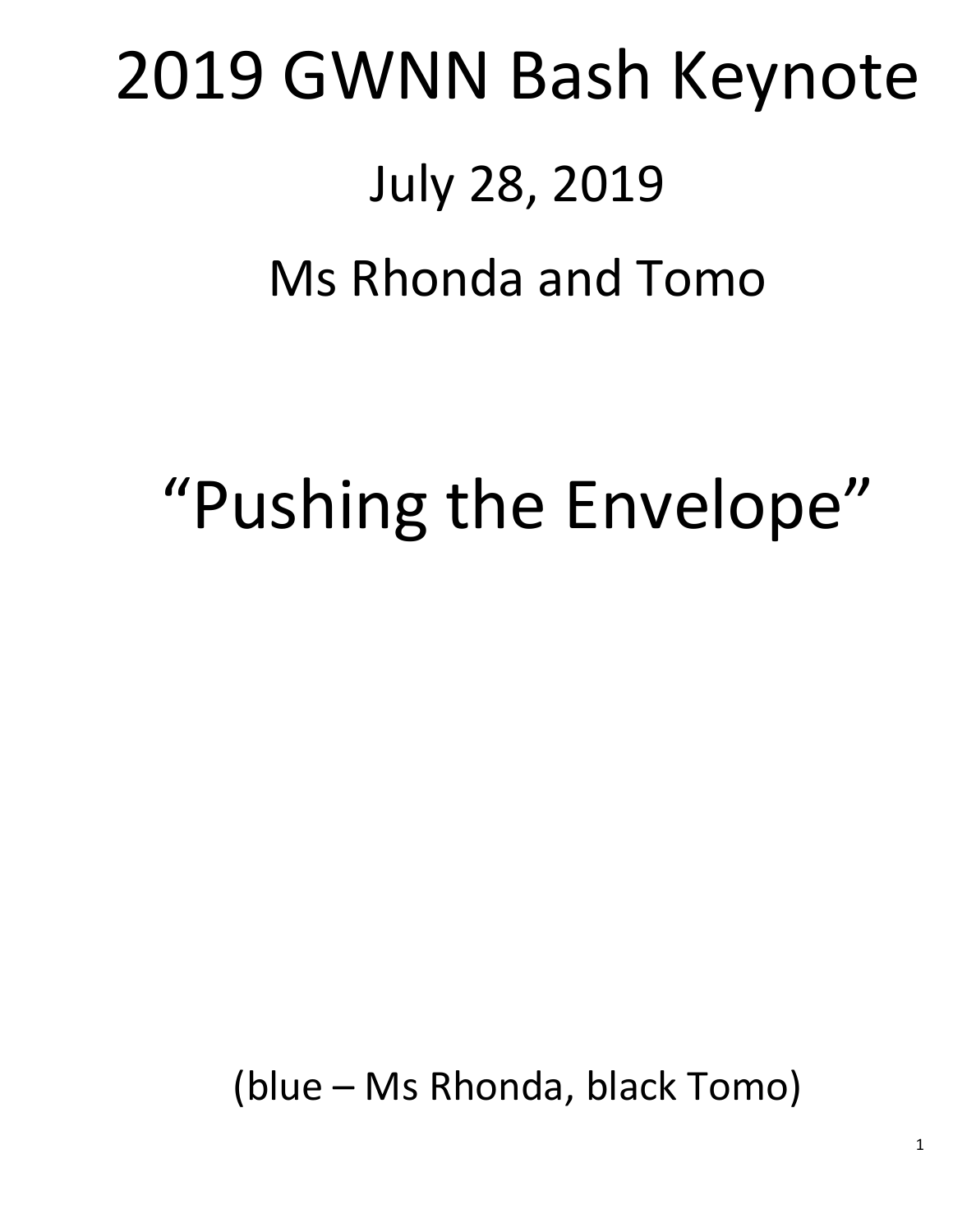#### Introduction

Good morning. Our thanks to the Producers for inviting us. We are honored to be here and share with you. Our last visit to Austin was during our title year as International Master and slave in 2016, and we are thrilled to be back.

Not many people know this, but Texas, Corpus Christi in particular was where I found leather community. I learned about leather, poly, and stopped being a vegetarian all in one weekend, thanks to a hot leather dyke and Texas brisket. Then, a few years back at Octroperfest, I found myself in Austin eating chicken fried steak for the first. Odd things always seem to happen when I come to South Texas. Thanks for having us back.

The producers asked us to relate our talk this morning to the event's theme - "Pushing the Envelope" - that as we are true to our own self-expression and awareness, change and growth occur. This topic really struck home for us. During our 10 plus years together, we have changed and grown tremendously through self-reflection, communication, and commitment to our relationship, rather than either of us, being the winner when there is conflict. We have a few stories to share that speak to this growth, and if you've heard us speak before, you know there's probably a little laughter along the way too.

#### The Beginning

I was on a journey of personal growth before I met tomo. I became the Marketing Director for International Ms Leather/International Ms Bootblack as a way to ease myself back into the community after a year away from the public scene. I needed a job in order to be comfortable attending an event alone, and my IMsL staff position fit the bill. During my 2<sup>nd</sup> year on the IMsL staff, I learned that the producer I reported to had decided to step away from the event. I understood his reasoning, but I was still disappointed that we would no longer be working together.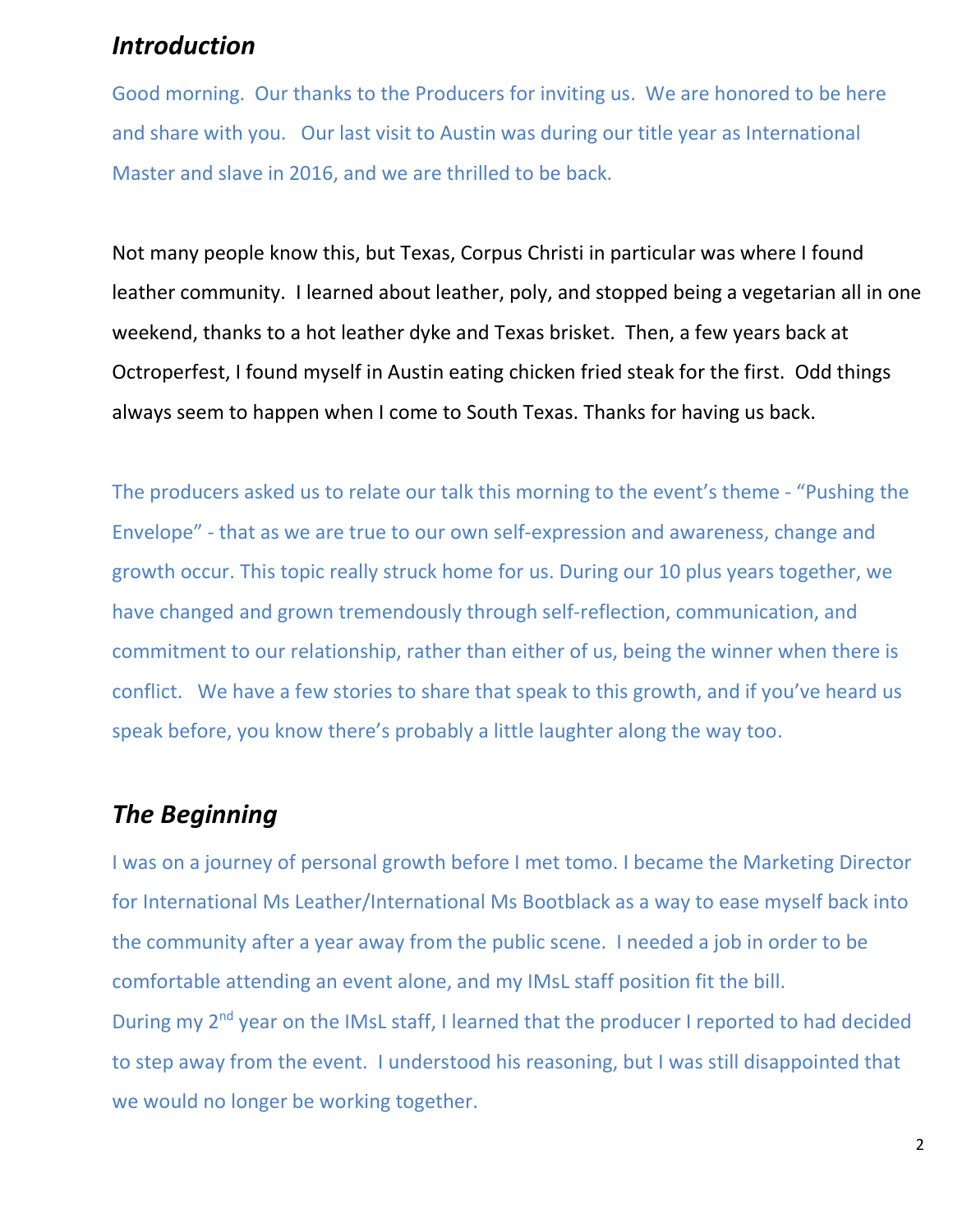When the IMsL owner announced that tomo would be joining us as the new producer, the news was not well received. None of us knew this tomo person, and we did not make it easy for her. Then something shifted… during a staff conference call, tomo and I started flirting… and the next day we talked for 8 hours. Within a week I had a plane ticket, and exactly one month from the day we started flirting, I was in NY to meet her.

While the beginning was incredibly hot, it was a challenge to start a relationship across 3000 miles.

- Conflict and difficulties over distance
- Communication challenge
- 3 hour time difference

Jet blue 161 and 162, reality of full-time job/time off.

I also had no business being in a relationship at the time. I had just come out of a 12 year relationship and simultaneous 3 year relationship with a couple that I belonged to. I call it the poly implosion heard around the world. I was a broken slave at that point in my life and that added to the difficulty of the timing of our meeting.

But…you meet when you meet and if it is meant to be, it is meant to be.

Prior to meeting tomo, I did not think I could have the relationship structure I really wanted. I had always been in hierarchical relationships with butches who didn't want anyone to know that the Femme was on the left side of the slash for fear they would lose their butch card. I actually accepted a partner's collar and for a short time publicly identified as his slave. Only a few people very close to us realized that in fact the boy had collared the Ma'am. After meeting Tomo, I realized that I could live openly and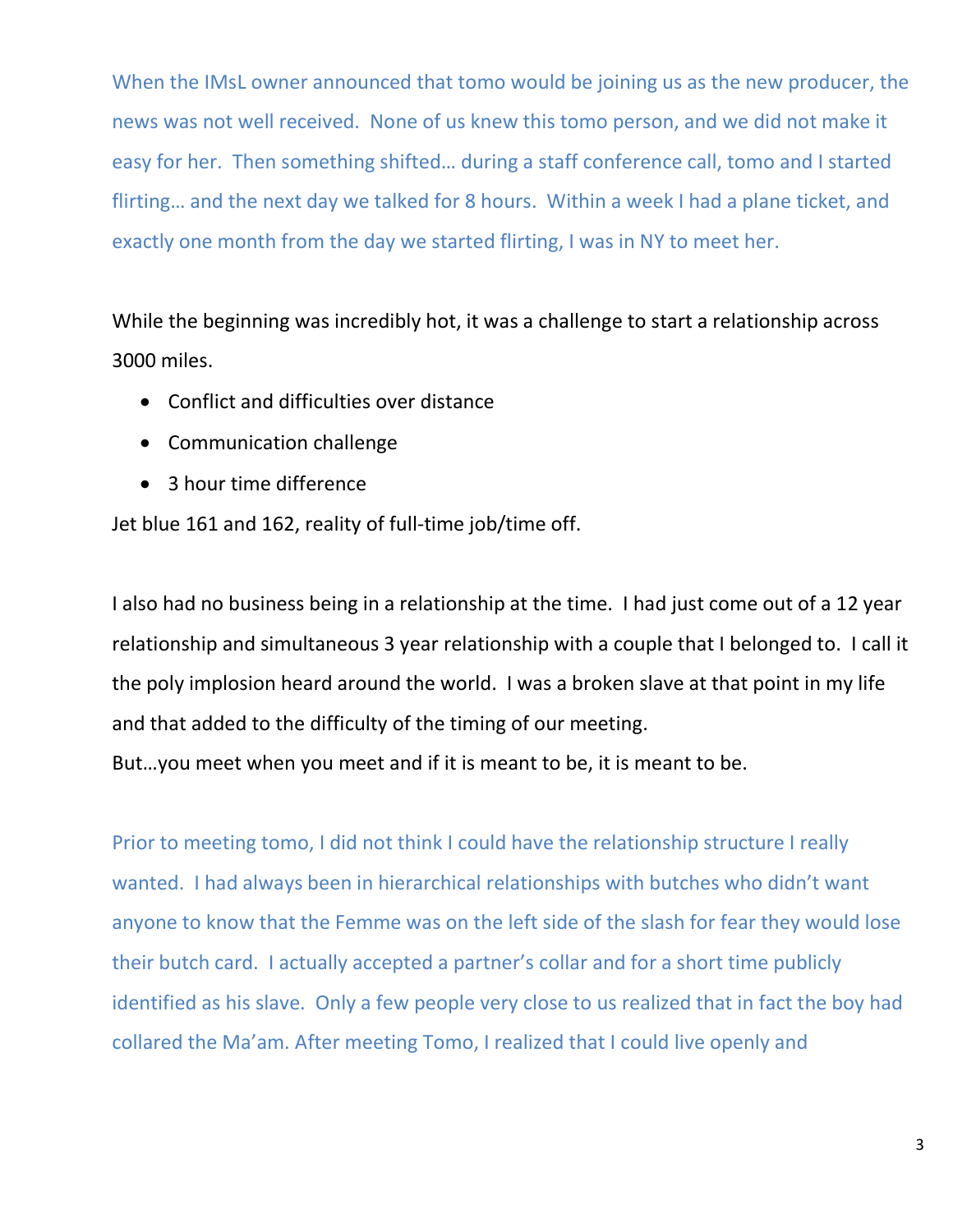authentically in a hierarchical relationship. And good luck to anyone who tries to take Tomo's butch card.

While it was new and exciting, it was also a very challenging time for both of us. The combination of my learning about leadership as a Master and Tomo's need for healing required us to be generous with each other with our compassion and communication, while continuing to work on our personal development. It all sounds pretty in this speech but, there were painful moments we went through individually and together as we supported each other's growth as our authentic selves.

Ms Rhonda was also the first Femme I had been in a relationship with, no less the first Femme Master. Once, early on in our relationship, about 6 months in, we were travelling to Washington DC from New York – I was teaching at Master slave Conference. I had a little red two seater sports car at the time. We don't pack light. We each had large suitcases and Ma'am had a second suitcase with just her shoes. I packed the car and came back into the house to let Ma'am know we were ready to leave. She said "that's amazing Tomo, how did you fit everything?" I replied "Oh, it was no problem, you know that suitcase of shoes? Well, I emptied it and just fit in the shoes wherever I could shove them – under the seats, around the suitcases in the truck, even in the cup holders." It is amazing I stand here on this stage still alive.

I had a lot to learn.

#### The Early Years

As we developed our hierarchical relationship, I supported tomo as she healed, learned to recognize and manage buttons from her childhood and past relationships. I helped her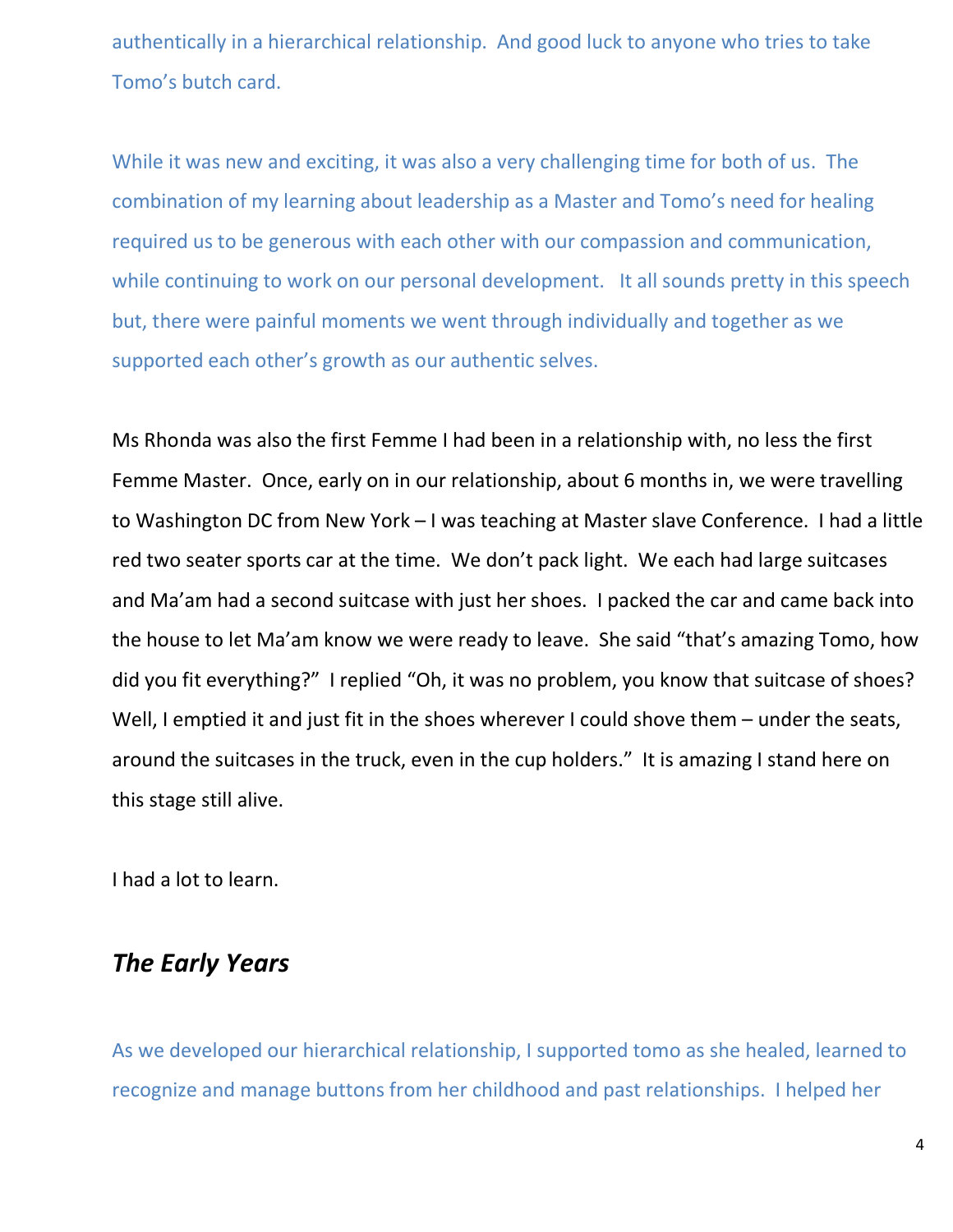realize that she could be MY slave AND her full self. I wanted the whole person - producer, martial artist, uniform fetishist, and powerful dominant with a boy of her own.

I helped Ms Rhonda become the Master she wanted to be by supporting her growth and discovery. I reached out to experienced Masters I was friends with from the M/s community on the east coast for her to connect with for discussion and exchange of reference materials. Most of all, I was patient…some of the time.

Ma'am took a lot of steps to be sure I was safe and help me. We were teaching at a MAsT meeting years ago, the class was on contracts. Ma'am said that early in our relationship, we built layers of authority exchange and at one point, it was 24/6 – Tomo has Wednesdays off. I was so embarrassed by that during that meeting and said, that' snot possible Ma'am really? She said oh yes, reached into her bag, and being an attorney, pulled out a copy of that very contract so I could see on paper that Tomo had Wednesday's off. She was incredible and generous with me as I healed and she helped me find my way back to surrender.

#### Life in CA

Moving: As we continued to grow – personally and in our dynamic – we realized that for our authority exchange relationship to work long term we could not be 3000 miles apart.

I began to talk about moving to NY. It seemed like the easiest solution – tomo and Mel each had high power corporate jobs in NY as well as the two businesses they owned together. And it was just me in CA, self-employed.

As we talked more about it, however, it became clear that it wasn't just about me being in CA. I realized that I could not leave CA until my granddaughter was old enough to fly to NY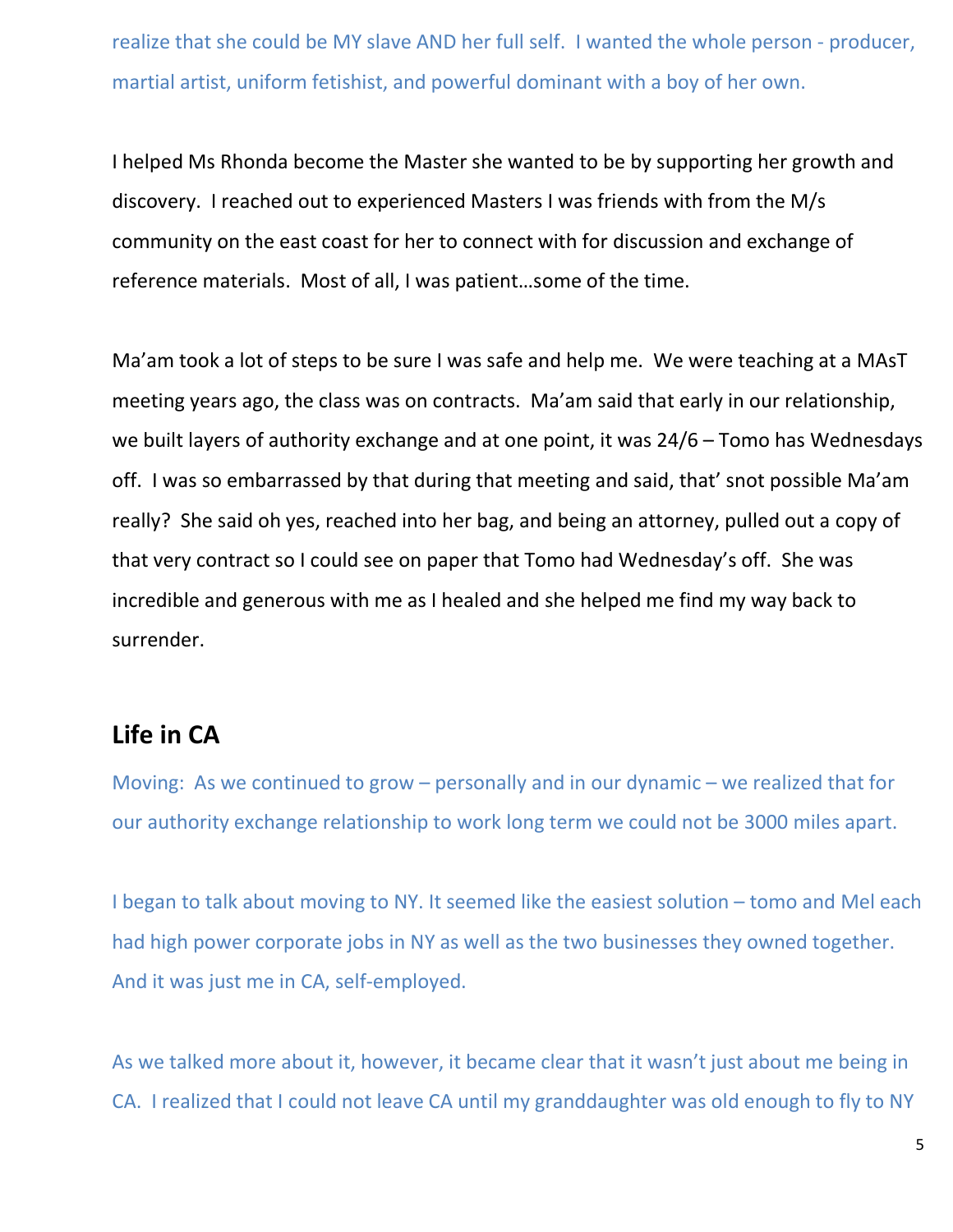unaccompanied… and that would be quite a few more years. So it seemed like we were in a holding pattern.

I didn't really give it anymore thought… I was just marking time. Then Tomo came to me and said that she realized she was the one who needed to move… that we needed to be in CA for our relationship to flourish as Master and slave.

And she was right. Personally, I would have struggled in the fast-paced, impersonal east coast environment. And I would have been swallowed up by the gigantic world Mel and Tomo had built for themselves.

Ma'am and I were wine tasting in Northern California and I said what a beafuit area I cannot afford. She convinced me that I could afford this area and we emailed Mel back in NY. Mel replied bid 350 – a woman of many words. We didn't bit that that started the process of looking for a house and being that we were not in a hurry, we were looking for a bargain. We purchased our home on a real estate auction (not recommended!) and I actually purchased it site unseen. Who would I trust more than Mel and Ma'am.

2 years later the move happened and I never looked back.

#### The Title Years

Representing our community as NWMs 2015 and IMs2016 was definitely "Pushing the Envelope" for us. Over the years we'd been together, I was asked when we would run for the NW title by a variety of people. Only one of us is an extrovert and it's NOT the one who makes the decisions, so my answer was always some version of "No, thank you."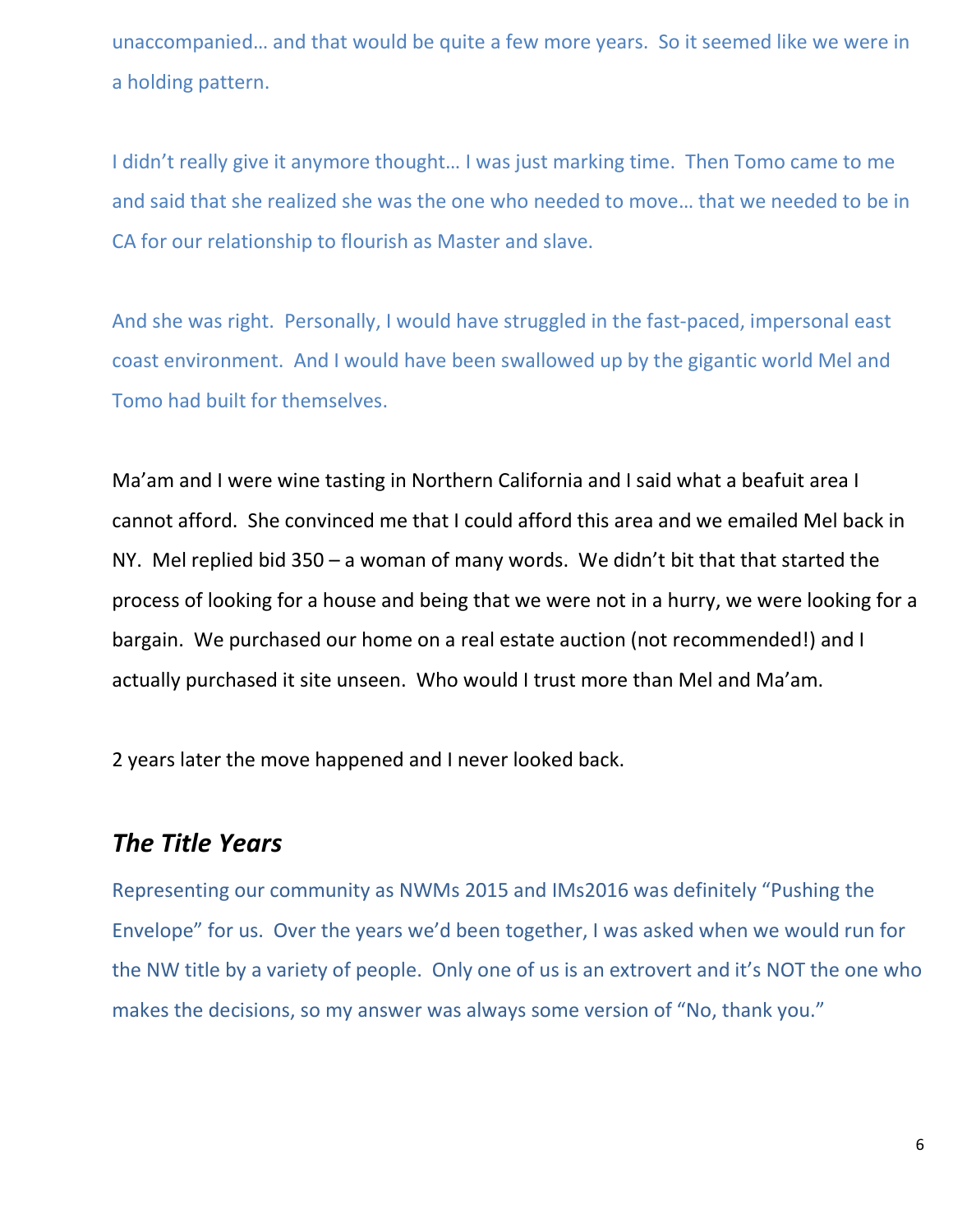I was pop question challenged, s I knew contests were not for me. Yes, I had heard "just say the first ting that comes into your mind." The problem was NOTHING came ot my mind.

Tomo thought running for a title would be fun and was sure that I just needed a little practice. So, she had Levi asking me pop questions on the way home from Southplains one year and I finally gave in.

We believe strongly in representation and in the Ms title system. We believe in standing up for our community and want to see people as leaders who look like us.

We also wanted to challenge our community to allow, recognize, and respect each person's true self as Master and slave.

#### For us this meant:

- Master as a Femme and butch/male privilege, assumptions
- That slaves can be powerful, outgoing, successful, etc

As we move through our community, when we speak, when we teach classes – we don't sugar coat our life. We share about the joy and the challenges. We talk about how we have grown and where we still need growth both individually and as a pair. We don't hide who we are.

Before, during and after our title years - and as we stand on this stage today, we are here as representatives of our community in our real skin – as our authentic selves.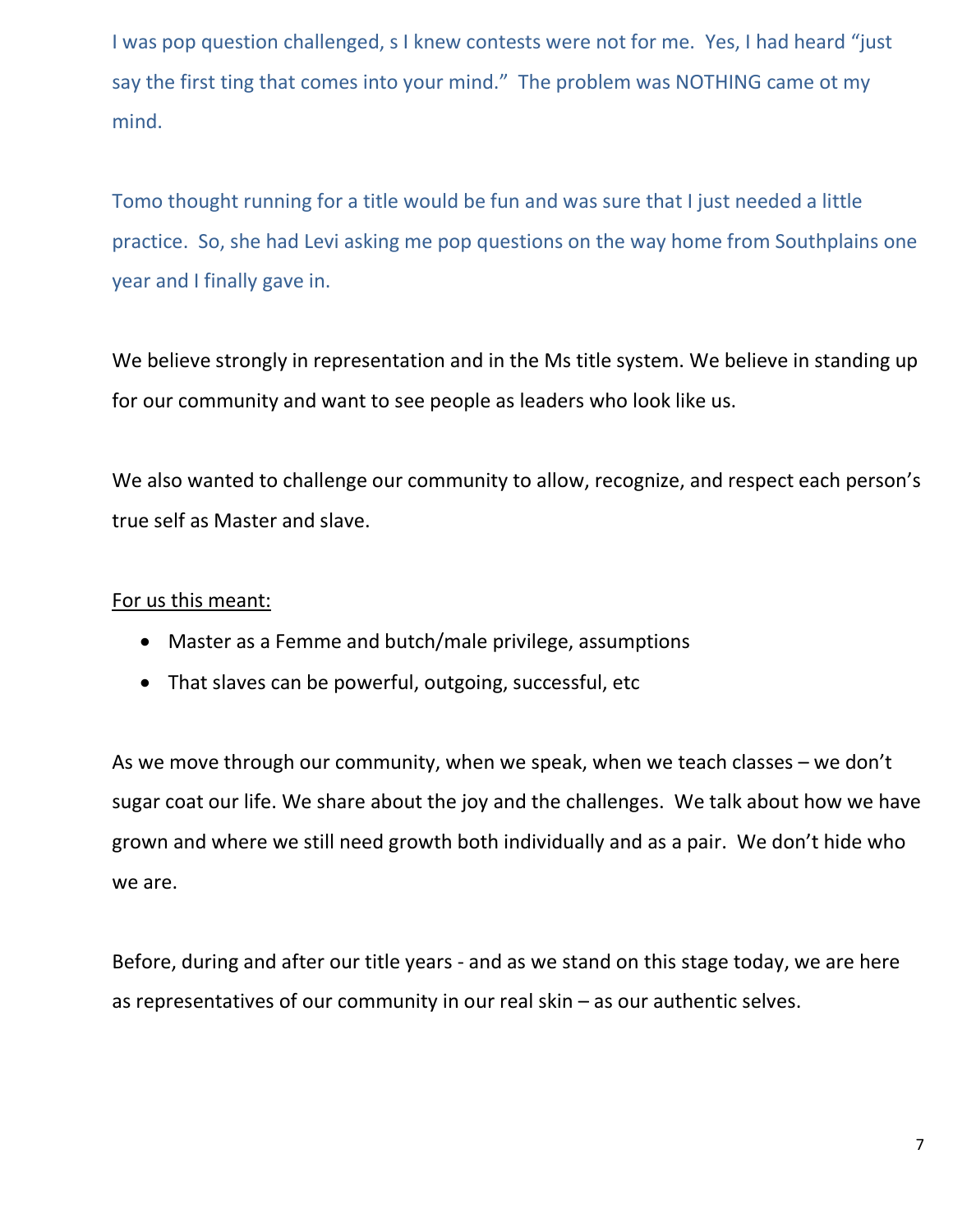### Life today…

- We are busy and committed to our community as speakers, educators, and event owners and producers, and this work fulfills us both.
- We enjoy working as a team on these projects and it is one of the ways we match up really well.
- Pulls of family, chosen family, leather community, poly, martial arts, employment obligations – all part of life and since we are doing life, all part of our M/s life together.

Continue to work to find our way together as we both change and grow as humans and life happens – producing an event as M/s, grandchildren!

- We each walk our own path as we walk a path together.
- We have deep respect for each other and our relationship
- Our devotion to each other is our strength and support of each other as our full selves

#### **Closing**

Self-awareness and communication of those insights is imperative to a strong relationship: with yourself, with your partners, and with your community. We both work hard at figuring out our buttons, needs, what causes us struggle, and what brings us joy, and sharing that with each other.

I know that I benefit from hearing about struggle and growth from others. Sometimes, it is comforting to me to hear that I am not the only one. It is insightful for me to hear about how others have succeeded and grown from challenges in their life and often leads to me having new insights about myself.